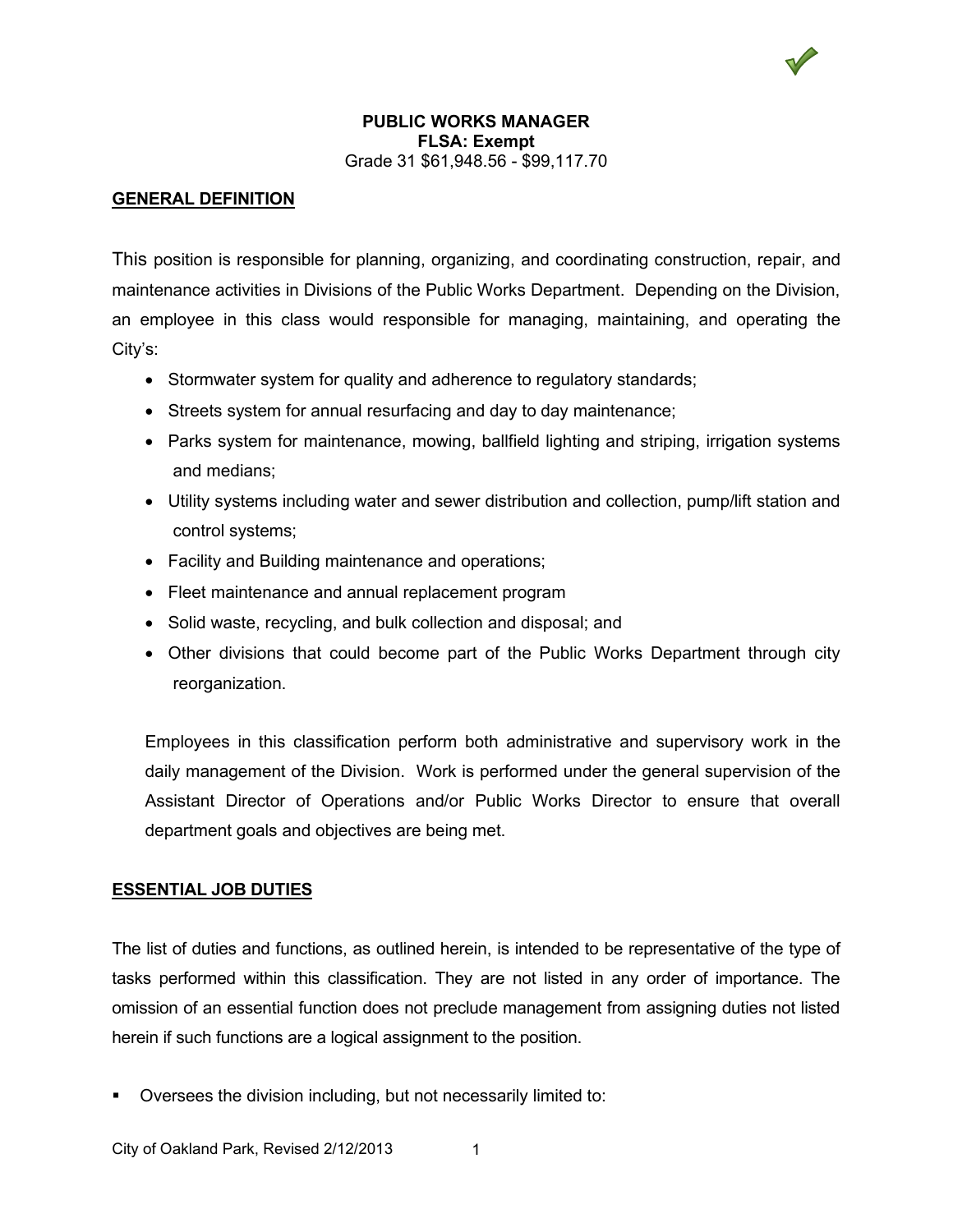- Cleaning of stormwater systems and repair and replacement of structures, facilities, and treatment devices.
- Maintains the City streets system for pothole repair, striping, signage, and traffic calming.
- Coordinating with Broward County Traffic Engineering (the City's Traffic Engineer) on their contractual responsibilities for signalized intersections, safety signage, striping, and any other functions related to the Traffic Engineering agreement.
- Preventative maintenance, cleaning, mowing, irrigating, replacing, and repairing items related to the City Parks, Trails, and medians.
- Operating, maintaining, repairing, and improving the City's water and sewer distribution and collection systems including lift and pump stations, pipes, valves, hydrants, meters, and all other items relating to the system to keep the systems in compliance with permits and local, state and federal regulations.
- Managing the City's solid waste, recycling, bulk trash collection and disposal programs including disposal and recycling processing contracts, household hazardous waste disposals, and residential bulk trash drop off. This area also includes debris collection, management, and disposal during hurricane relief efforts.
- Facilities and buildings include administrative offices, fire stations, restrooms, community centers, libraries, and City spaced rented out to other entities.
- Managing, maintaining the City's fleet including fire trucks, solid waste trucks, Vacuum trucks, backhoes, front end loaders, mowers, cars, trucks, SUV's, emergency generators, small equipment (weed eaters) and any other related vehicles and equipment.
- Managing the City's Code Enforcement team for private residential and commercial property compliance with the City's code of ordinances.
- Manages and provides administrative oversight of all Divisions construction projects.
- Work collaboratively with the City's Capital Improvement Project (CIP) Plan.
- Performs human resource management functions, e.g., interview, selection, hiring, disciplinary action, recommending promotion, performance evaluations for the Division
- Ensures the Division complies with all applicable ordinances, codes, laws, and regulatory standards applicable to the work; performs mandatory reporting for applicable agencies and legislative bodies.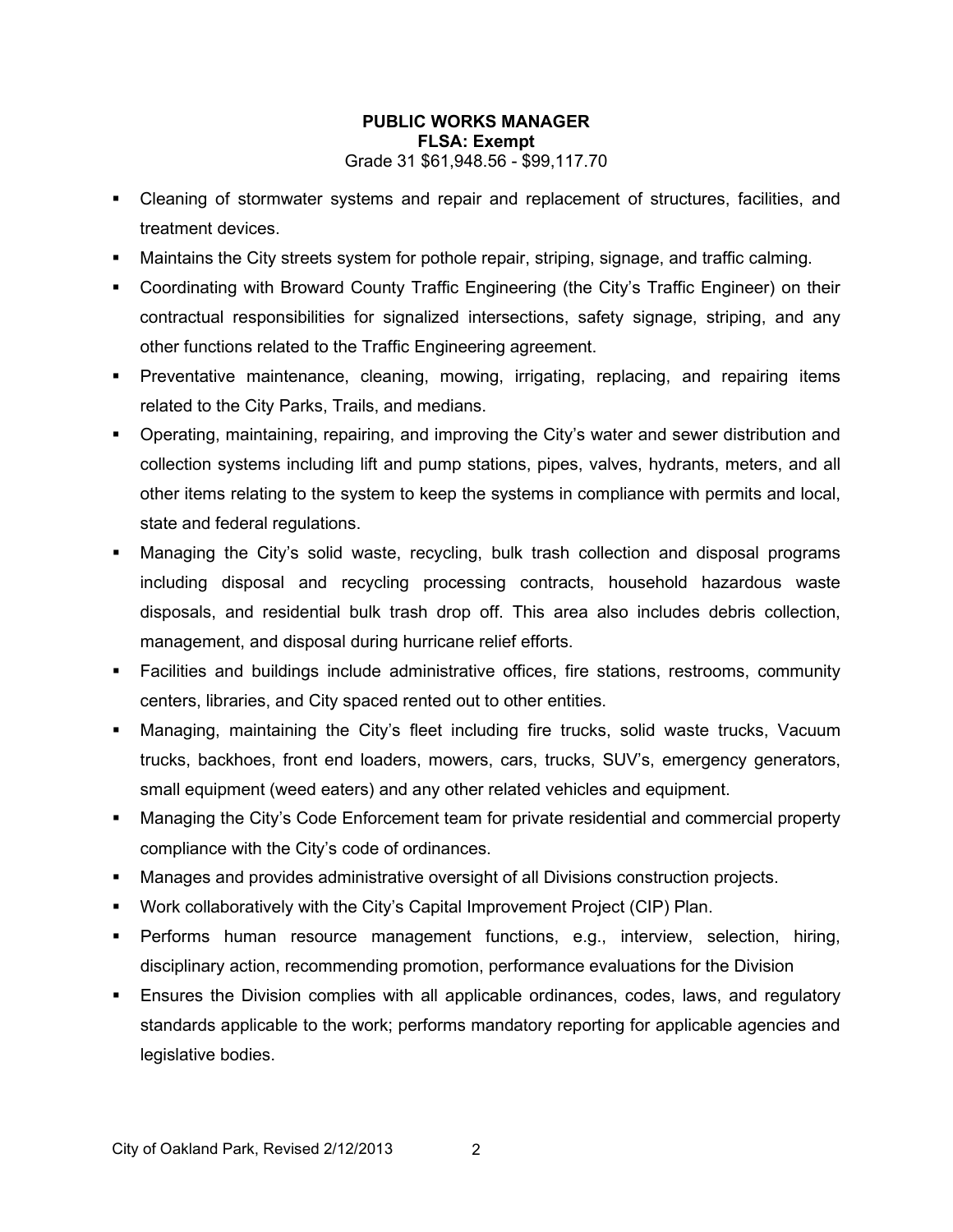- Assists in preparation and administration of the annual Division and Department budget; ensures adherence to and compliance with established budgetary parameters.
- Develops and maintains the City's ordinance(s) with respect to the Division Programs; amends the division's operations program to meet City obligations for such ordinance(s) and applicable regulatory standards and requirements.
- Represents the department, Director, and City in meetings, conferences, and professional association forums as directed.
- Works collaboratively with Public Information in developing and maintaining a public outreach education program with respect to the Division.
- Works collaboratively with Public Works Administration for other divisions to address any operational issues and compliance relative to the Division and Department.
- Coordinates the activity of consultants as such relates to capital projects and assists other department staff in coordinating services/projects where applicable.
- Maintains inventory and equipment use records for the Division.
- Receives and responds to inquiries and concerns from the public, local business, and regulatory agencies; researches and provides response and resolution accordingly.
- Functions as the City's liaison between permitting and regulatory agencies for all matters relating to the Division including NPDES Compliance, DEP, DOH, EPA, OSHA, and all other health and safety agencies.
- Maintains current knowledge of trends and developments in the various technical disciplines for application to stormwater management.
- **Must be available for 24-hour callout.**
- Requires regular attendance of scheduled work shifts.

# **KNOWLEDGE, SKILLS & ABILITIES**

- **Extensive knowledge of the principles and practices applied to the treatment, management,** control, and disposal of stormwater runoff.
- Substantial knowledge of principles and practices associated with sedimentation and erosion control.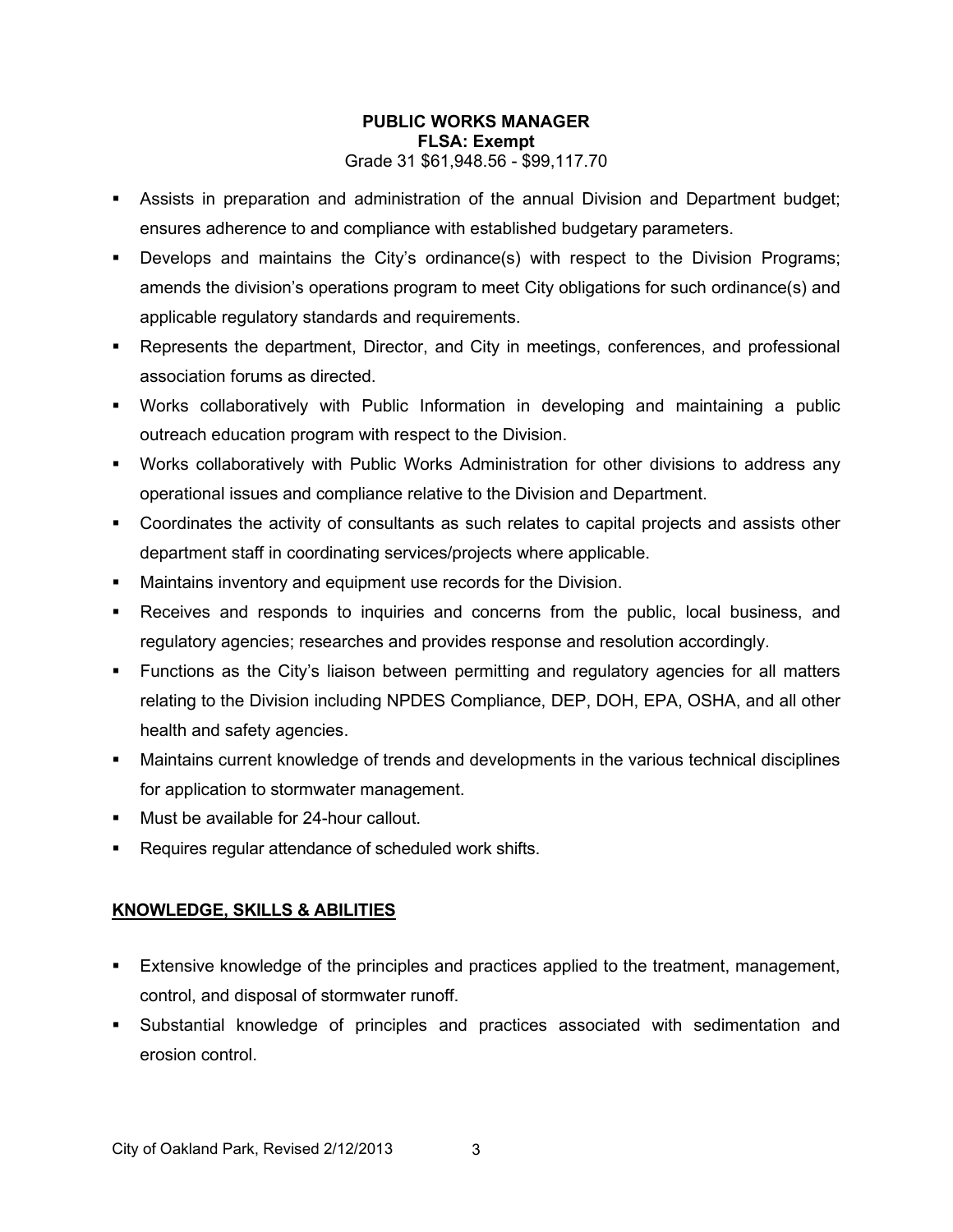- Substantial knowledge of the body of available and current information resources applicable to the streets and stormwater functions for technical research purposes and for special projects.
- Considerable knowledge of best management practices as such relates to the construction and regulatory compliance of stormwater structures and facilities.
- Considerable knowledge of legislation and regulatory standards affecting streets/stormwater construction projects, preventive maintenance, and regulatory reporting.
- Knowledge of the development functions of municipal and county government, including the Broward County Environmental Protection Department, South Florida Water Management District, and other departments in the City.
- Knowledge of the principles and practices of public administration, including budget preparation and personnel management.
- Knowledge of modern office practices, with emphasis on computer literacy, word processing, spreadsheet applications, and electronic records and file management.
- Ability to plan, assign, manage, and review the work of others in a manner conducive to full performance and compliance with established code, ordinance, statutes, and regulatory standards applicable to the work.
- Ability to evaluate, analyze, and provide recommendations regarding the provision of municipal stormwater services, or other information as may be determined by City Administration.
- Ability to establish and maintain effective working relationships with internal and external customers, as well as governing and appointed authorities.
- Executive-level interpersonal, leadership, planning, management, and communications skills.
- Ability to communicate professionally and effectively verbally, in writing, and in presentations.
- A strong customer service orientation in work and communication with coworkers, management, elected officials, and citizens.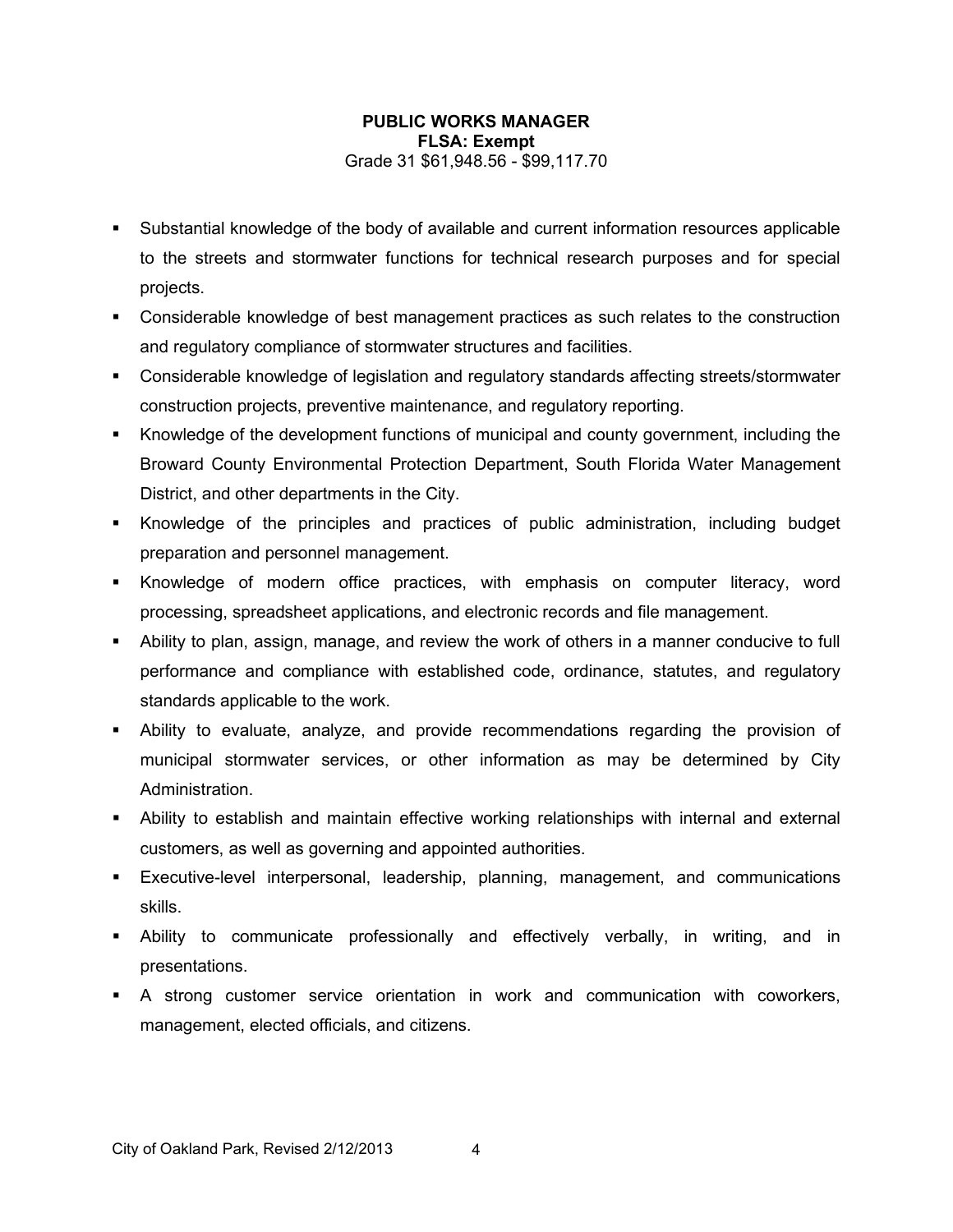### **PHYSICAL REQUIREMENTS**

The City of Oakland Park is an Equal Opportunity Employer. In compliance with the Americans with Disabilities Act (42 U.S. C. 12101 et. seq.), the City of Oakland Park will provide reasonable accommodations to qualified individuals with disabilities and encourages both prospective and current employees to discuss potential accommodations with the employer. The physical demands described here are representative of those that must be met by an employee to successfully perform the essential functions of this job.

Must be able to operate objects, tools or controls and reach with arms and hands. Traverse rough terrain; walk up or down stairwells, ladders, or steps. The employee occasionally lifts and/or moves up to 20 pounds. Vision ability includes close and peripheral vision and depth perception. Ability to hear. Must also be able to communicate orally.

## **MINIMUM ACCEPTABLE EDUCATION, TRAINING & EXPERIENCE**

Bachelor's degree from an accredited college or university in Engineering, Construction Management, Parks Management, or related field; supplemented by  $3 - 4$  years progressively responsible experience in public works administration, to include broad exposure to projects construction and management, regulatory reporting and compliance, and administrative aspects of the work, e.g., budget administration, human resources management, organization and delegation of responsibilities; or an equivalent combination of education, training, and experience.

OR

High school diploma or GED with a minimum of 15 years of progressive experience in public works that include a minimum of 5 years of supervision of crews and/or division and associated operator certifications (water and wastewater distribution and collection, stormwater; parks maintenance; streets maintenance.)